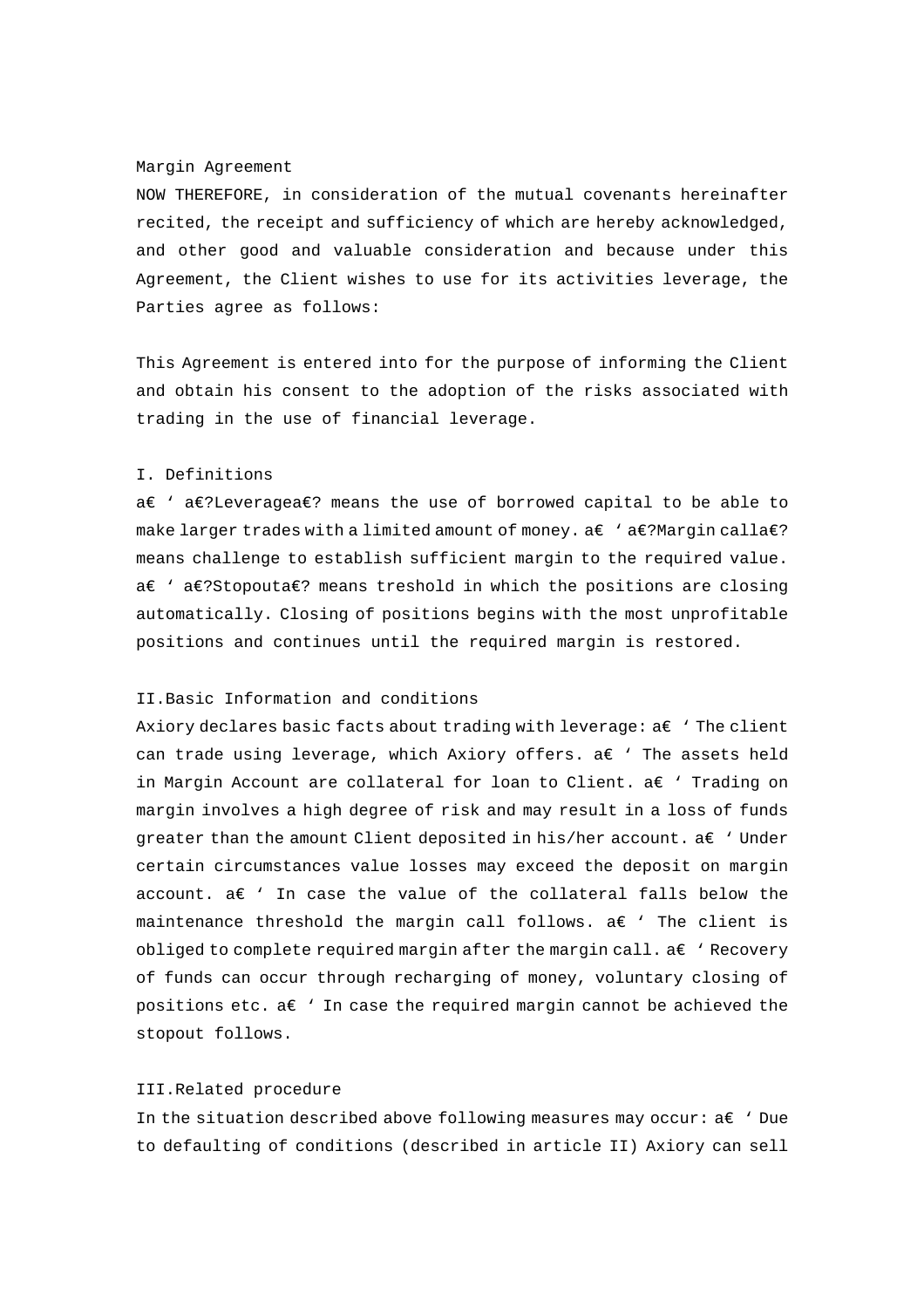Clients assets without contacting Client. a€ ' Axiory reserves right to increase or decrease related requirements at any time and is not required to provide advance notice to Client. Such a procedure is possible only in justified cases (unexpected decline in market etc.). These changes in policy can take effect immediately and may result in the issuance of a margin call. Clienta€?s failure to satisfy this call may cause a forced liquidation of your account.

# IV.Some Other Conditions Of Margin Trade

There are some special financial requirements in case of opening margin account: a€ ' The Client is obliged to submit the minimum of deposit in the amount of \$ 2,000.

#### IV.Applicable Rules And Regulations

a€ ' All transactions for the Client shall be subject to the constitution, rules, regulations, customs etc. Axiory undertakes to act with due diligence and comply with all relevant legislation and best practice. The applicable law is law of Belize.

### V.Definitions And Relationship With Other Agreements

a€ ' All definitions and arrangements contained in other contractual arrangements that have continuity and connection with this Agreement, shall remain unaffected and are fully applicable. More details to clarify this contract may be described in other documents.

# VI.Capacity To Enter Into Agreement

a€ ' The Client, if an individual, declares that he or she is of full age, he has full legal capacity and his position of the client is not a conflict of interest. The Client further represents that no one except the Client has an interest in the account or accounts of the Client with Axiory. a $\epsilon$  ' If the Client is a legal entity, claims to have the legal capacity and its position in relation to Axiory cannot be considered a conflict of interest.

#### VII.Final Arrangements

a€ ' All provisions of this Agreement shall be interpreted in material